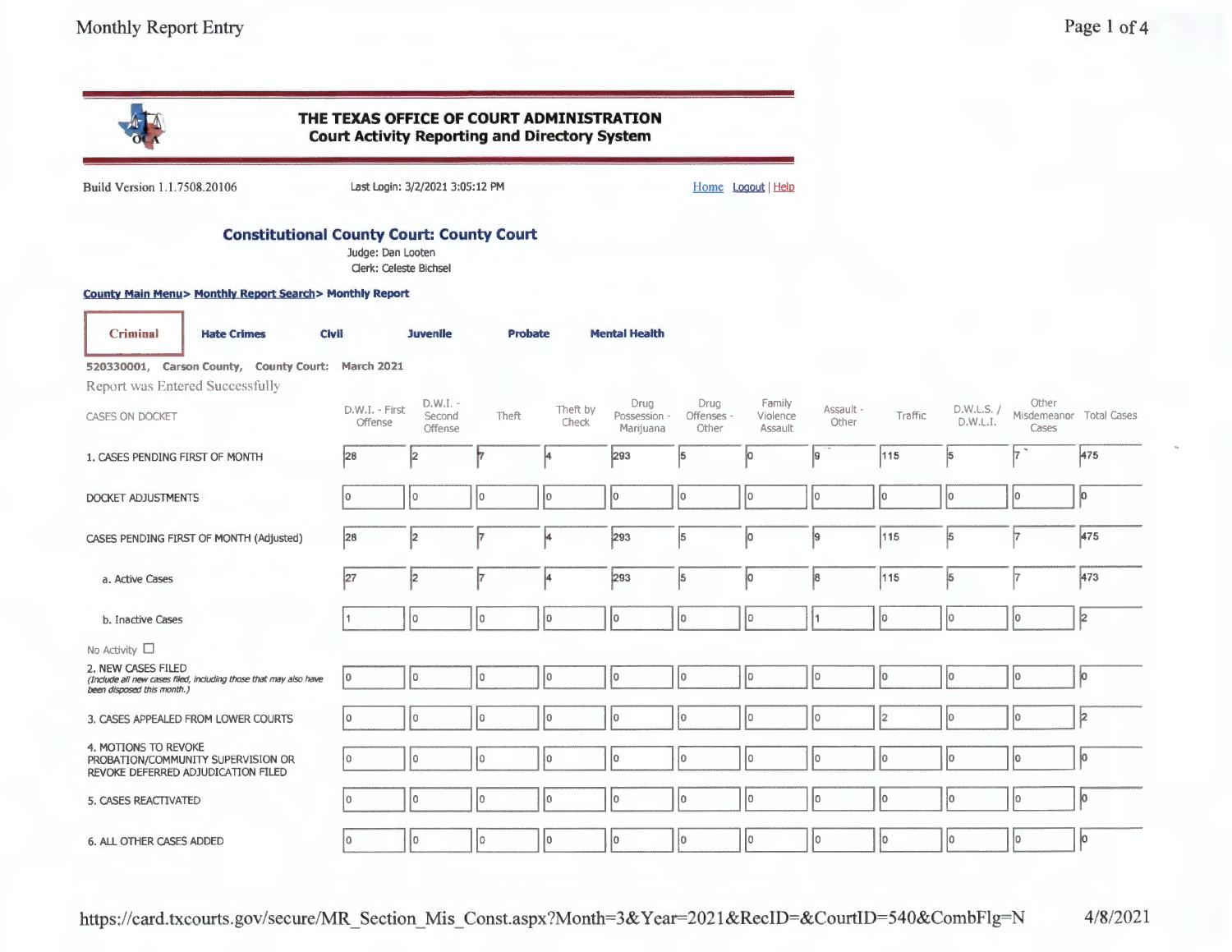# Monthly Report Entry

| 7. TOTAL CASES ON DOCKET<br>(Equals sum of Lines 1a, 2, 3, 4, 5 & 6 above.)       | 27                        | 2                                           | þ.          | 4                 | 293                               | 5                           | 10                            | $\vert$ 8          | 117         | $\vert$ 5              | 17                                            | 475           |
|-----------------------------------------------------------------------------------|---------------------------|---------------------------------------------|-------------|-------------------|-----------------------------------|-----------------------------|-------------------------------|--------------------|-------------|------------------------|-----------------------------------------------|---------------|
| 8. TOTAL CASES DISPOSED<br>(Should equal Line 18 below.)                          | ļо                        | o                                           | p           | þ                 | ļо                                | Įо                          | ļо                            | 0                  | 10          | ļо                     | 10                                            | o             |
| 9. PLACED ON INACTIVE STATUS                                                      | I٥                        | 10                                          | 10          | $ 0\rangle$       | $ 0\rangle$                       | 10                          | 10                            | 0                  | 0           | Įо                     | I٥                                            | $\vert \circ$ |
| 10. CASES PENDING END OF MONTH                                                    | 28                        | 2                                           | ļ7          | 4                 | 293                               | 5                           | 10                            | 9                  | 117         | $\vert 5 \vert$        | Ì7                                            | 477           |
| a. Active Cases<br>(Line 7 minus the sum of Lines 8 & 9.)                         | 27                        | 2                                           | ļ7          | 4                 | 293                               | 5                           | ю                             | 8                  | 117         | $\vert 5 \vert$        | 17                                            | 475           |
| b. Inactive Cases<br>(Line 1b minus Line 5, plus Line 9.)                         | 11                        | 0                                           | þ           | Įо                | ļо                                | 0                           | lо                            | 11                 | 10          | ļО                     | o                                             | 12            |
| 11. AGE OF CASES DISPOSED<br>(Date of filing through date of disposition.)        | <b>LESS</b>               | 30 DAYS OR 31 DAYS TO 61 DAYS TO<br>60 DAYS | 90 DAYS     | OVER 90<br>DAYS   | <b>TOTAL</b><br>CASES             |                             |                               |                    |             |                        |                                               |               |
| <b>NUMBER OF CASES</b><br>(Equals total on Line 8 above.)                         | l o                       | ١o                                          | I٥          | 10                | o                                 |                             |                               |                    |             |                        |                                               |               |
| <b>DISPOSITIONS</b>                                                               | D.W.I. - First<br>Offense | D.W.I. -<br>Second<br>Offense               | Theft       | Theft by<br>Check | Drug<br>Possession -<br>Marijuana | Drug<br>Offenses -<br>Other | Family<br>Violence<br>Assault | Assault -<br>Other | Traffic     | D.W.L.S. /<br>D.W.L.I. | All Other<br>Misdemeanor Total Cases<br>Cases |               |
| 12. CONVICTIONS                                                                   |                           |                                             |             |                   |                                   |                             |                               |                    |             |                        |                                               |               |
| a. Guilty Plea or Nolo Contendere                                                 | 0                         | I٥                                          | łо          | 10                | I٥                                | I٥                          | 10                            | 10                 | 10          | 10                     | I٥                                            | lо            |
| b. By the Court                                                                   | 10                        | I٥                                          | lо          | $ 0\rangle$       | I٥                                | I٥                          | 10                            | 10                 | 10          | 10                     | 10                                            | jо            |
| c. By the Jury                                                                    | İ٥                        | l0                                          | I٥          | ١o                | ١o                                | I٥                          | 10                            | lо                 | 10          | 10                     | lо                                            | ю             |
| 13. PLACED ON DEFERRED ADJUDICATION                                               | I٥                        | I٥                                          | I٥          | 1o                | I٥                                | I٥                          | Iо                            | lо                 | $ 0\rangle$ | Iо                     | 10                                            | þ             |
| 14. ACQUITTALS                                                                    |                           |                                             |             |                   |                                   |                             |                               |                    |             |                        |                                               |               |
| a. By the Court                                                                   | I٥                        | I٥                                          | I٥          | I٥                | lo.                               | lo                          | łо                            | 10                 | lо          | lо                     | 0                                             | ļо            |
| b. By the Jury                                                                    | l٥                        | I٥                                          | lo.         | I٥                | I٥                                | I٥                          | I٥                            | I٥                 | lо          | lo                     | Įо                                            | ю             |
| 15. DISMISSALS                                                                    | I٥                        | ١o                                          | lо          | lo                | lo                                | I٥                          | Iо                            | $ 0\rangle$        | lо          | $ 0\rangle$            | 10                                            | $ 0\rangle$   |
| 16. MOTIONS TO REVOKE PROBATION/COMMUNITY<br>SUPERVISION OR DEFERRED ADJUDICATION |                           |                                             |             |                   |                                   |                             |                               |                    |             |                        |                                               |               |
| a. Granted/Revoked                                                                | lo.                       | 10                                          | $ 0\rangle$ | 10                | 10                                | I٥                          | 0                             | $ 0\rangle$        | 10          | 10                     | 10                                            | ю             |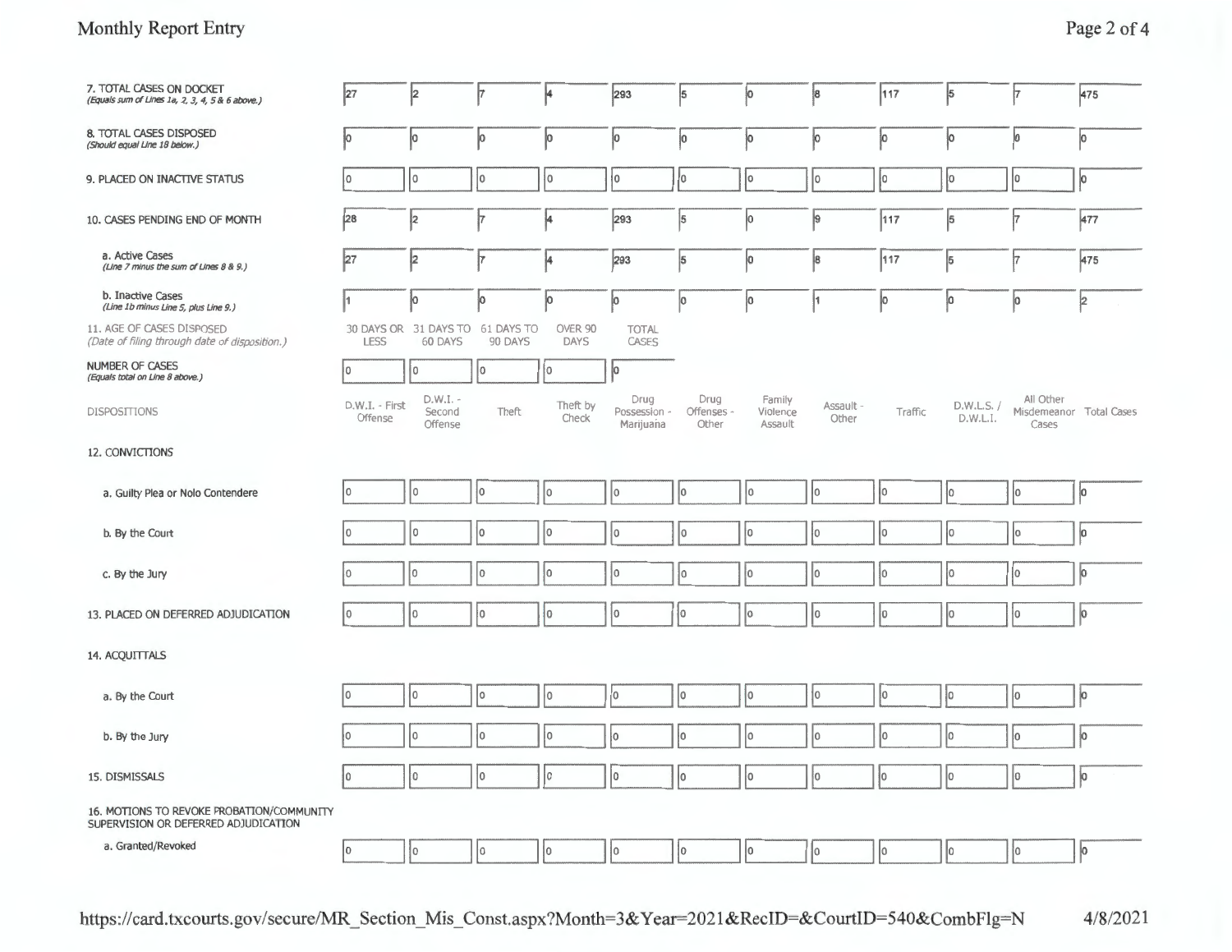# Monthly Report Entry Page 3 of 4

| b. Denied/Continued                                              | I٥ | 0  | 10          | 10          | 0   | 10 | $ 0\rangle$ | lо | o  | 10 | Iо  | $ 0\rangle$ |
|------------------------------------------------------------------|----|----|-------------|-------------|-----|----|-------------|----|----|----|-----|-------------|
| 17. ALL OTHER DISPOSITIONS                                       | I٥ | lо | lo.         | 0           | 0   | 0  | 10          | lо | I٥ | Iо | Iо  | þ           |
| 18. TOTAL CASES DISPOSED                                         | Įо | Jо | ļо          | o           | o   | ļо | 10          | o  | lо | o  | ļо  | ļо          |
| SUPPLEMENTAL INFORMATION                                         |    |    |             |             |     |    |             |    |    |    |     |             |
| 19. SENTENCING INFORMATION                                       |    |    |             |             |     |    |             |    |    |    |     |             |
| a. Committed Directly to Local Jail                              | I٥ | Ιo | $ 0\rangle$ | 10          | 0   | 0  | 0           | 10 | I٥ | lo | ļо  | ю           |
| b. Probation/Community Supervision                               | ł٥ | 10 | 10          | $ 0\rangle$ | I٥  | 10 | 10          | 10 | Įо | 10 | lo. | ļо          |
| c. Fine Only                                                     | ۱n | lо | 10          | $ 0\rangle$ | ١o  | I٥ | 10          | I٥ | 10 | lо | lо  | jо          |
| d. Other                                                         | I٥ | 10 | 10          | $ 0\rangle$ | lo. | lо | 10          | 0  | lо | 10 | lo. | lо          |
| ADDITIONAL COURT ACTIVITY                                        |    |    |             |             |     |    |             |    |    |    |     |             |
| 20. CASES IN WHICH JURY SELECTED                                 | I٥ |    |             |             |     |    |             |    |    |    |     |             |
| 21. CASES IN WHICH MISTRIAL DECLARED                             | ۱O |    |             |             |     |    |             |    |    |    |     |             |
| 22. MOTIONS TO SUPPRESS GRANTED OR DENIED                        | 10 |    |             |             |     |    |             |    |    |    |     |             |
| 23. MENTAL ILLNESS/INTELLECTUAL DISABILITY<br><b>ASSESSMENTS</b> | I٥ |    |             |             |     |    |             |    |    |    |     |             |
| 24. COMPETENCY EXAMINATIONS REPORTS                              | I٥ |    |             |             |     |    |             |    |    |    |     |             |
| 25. CASES SET FOR REVIEW                                         | 0  |    |             |             |     |    |             |    |    |    |     |             |
| 26. CASES IN WHICH ATTORNEY APPOINTED AS<br><b>COUNSEL</b>       | I٥ |    |             |             |     |    |             |    |    |    |     |             |
| 27. CASES WITH RETAINED COUNSEL                                  | 10 |    |             |             |     |    |             |    |    |    |     |             |
| <b>Notes:</b>                                                    |    |    |             |             | ×   |    |             |    |    |    |     |             |

#### **Prepared By:**

https://card.txcourts.gov/secure/MR \_Section\_ Mis\_ Const.aspx?Month=3& Y ear=2021 &RecID=&CourtID=540&CombFlg=N 4/8/2021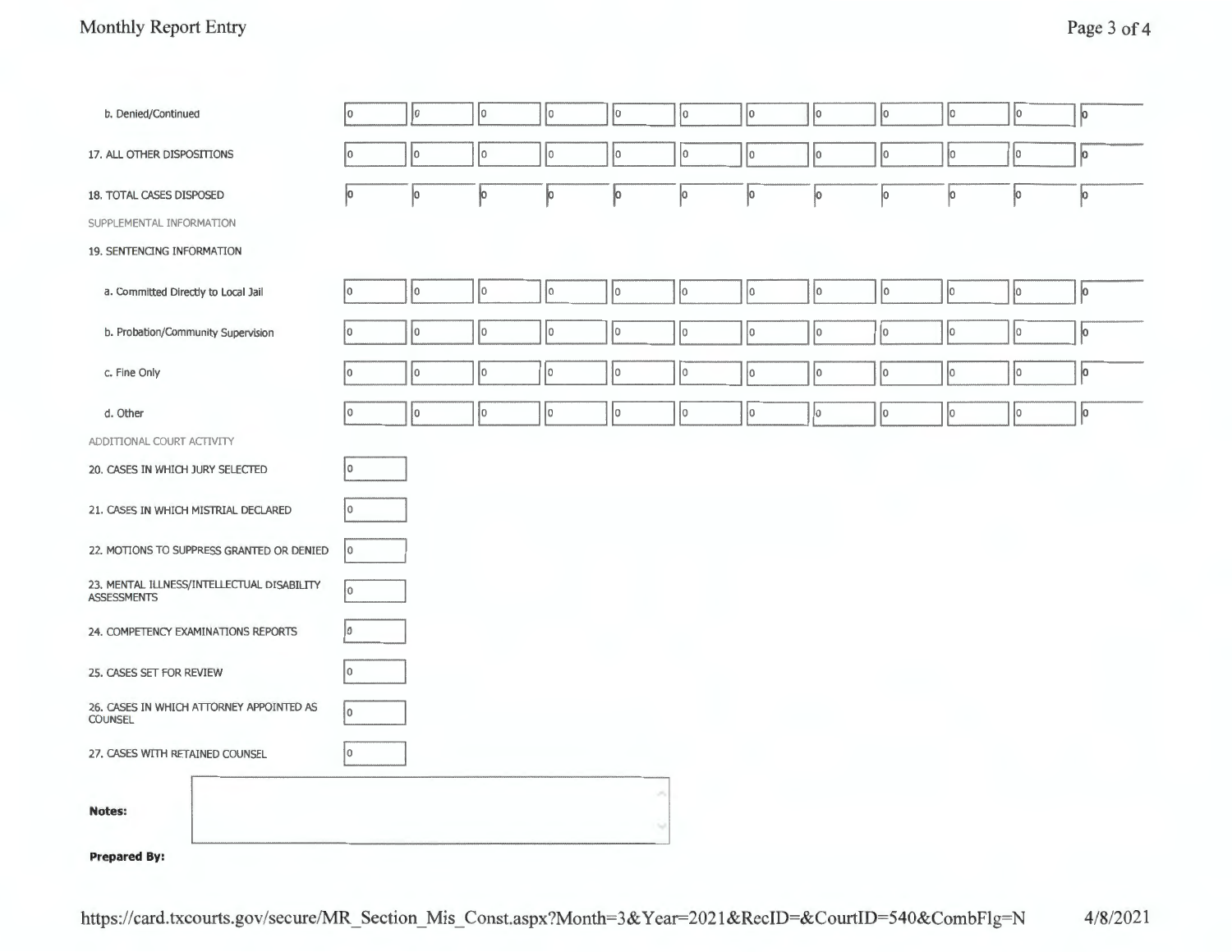Celeste bichsel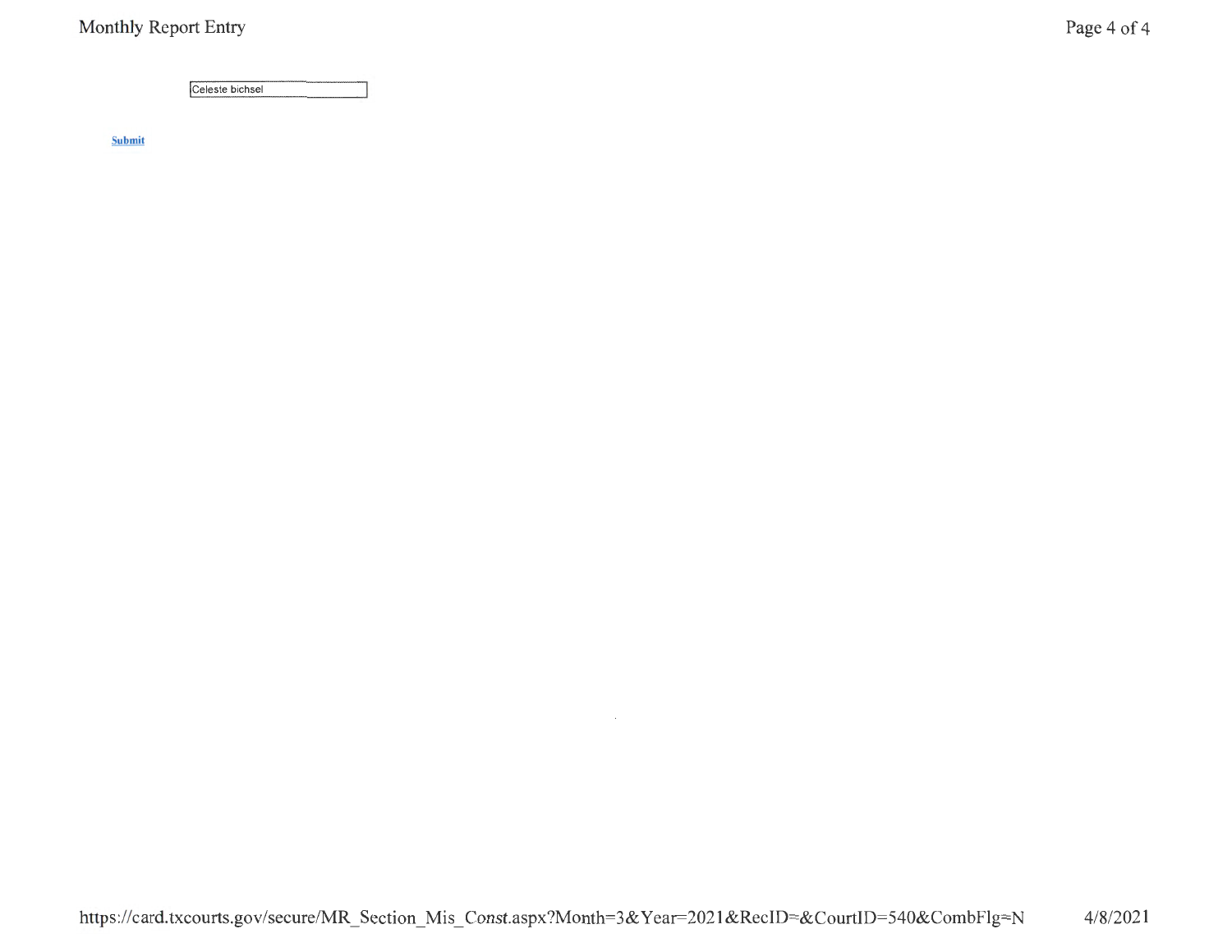|                              |                                                                      |                    | THE TEXAS OFFICE OF COURT ADMINISTRATION<br><b>Court Activity Reporting and Directory System</b>            |                                          |                      |                  |
|------------------------------|----------------------------------------------------------------------|--------------------|-------------------------------------------------------------------------------------------------------------|------------------------------------------|----------------------|------------------|
| Build Version 1.1.7508.20106 |                                                                      |                    | Last Login: 3/2/2021 3:05:12 PM                                                                             |                                          |                      | Home Logout Help |
|                              |                                                                      |                    | <b>Constitutional County Court: County Court</b><br>Judge: Dan Looten<br><b>Clerk: Celeste Bichsel</b>      |                                          |                      |                  |
|                              | <b>County Main Menu&gt; Monthly Report Search&gt; Monthly Report</b> |                    |                                                                                                             |                                          |                      |                  |
| <b>Criminal</b>              | <b>Hate Crimes</b>                                                   | <b>Civil</b>       | <b>Juvenile</b>                                                                                             | <b>Probate</b>                           | <b>Mental Health</b> |                  |
| No Activity [                | 520330001, Carson County, County Court: March 2021                   |                    | REPORT OF A REQUEST FOR A HATE CRIME FINDING<br>Pursuant to Texas Code of Criminal Procedure, Article 2.211 |                                          |                      |                  |
| <b>Court Name</b>            |                                                                      | Case Number<br>N/A | Motion Request Affirmative Finding<br>N/A<br>$\checkmark$                                                   | Date Judgment<br>Entered<br>$\checkmark$ |                      |                  |
|                              |                                                                      | N/A<br>N/A         | N/A<br>$\blacktriangledown$<br>N/A<br>$\checkmark$                                                          | V<br>$\checkmark$                        |                      |                  |
|                              |                                                                      | N/A<br>N/A         | N/A<br>$\checkmark$<br>N/A<br>$\checkmark$                                                                  | $\checkmark$<br>$\checkmark$             |                      |                  |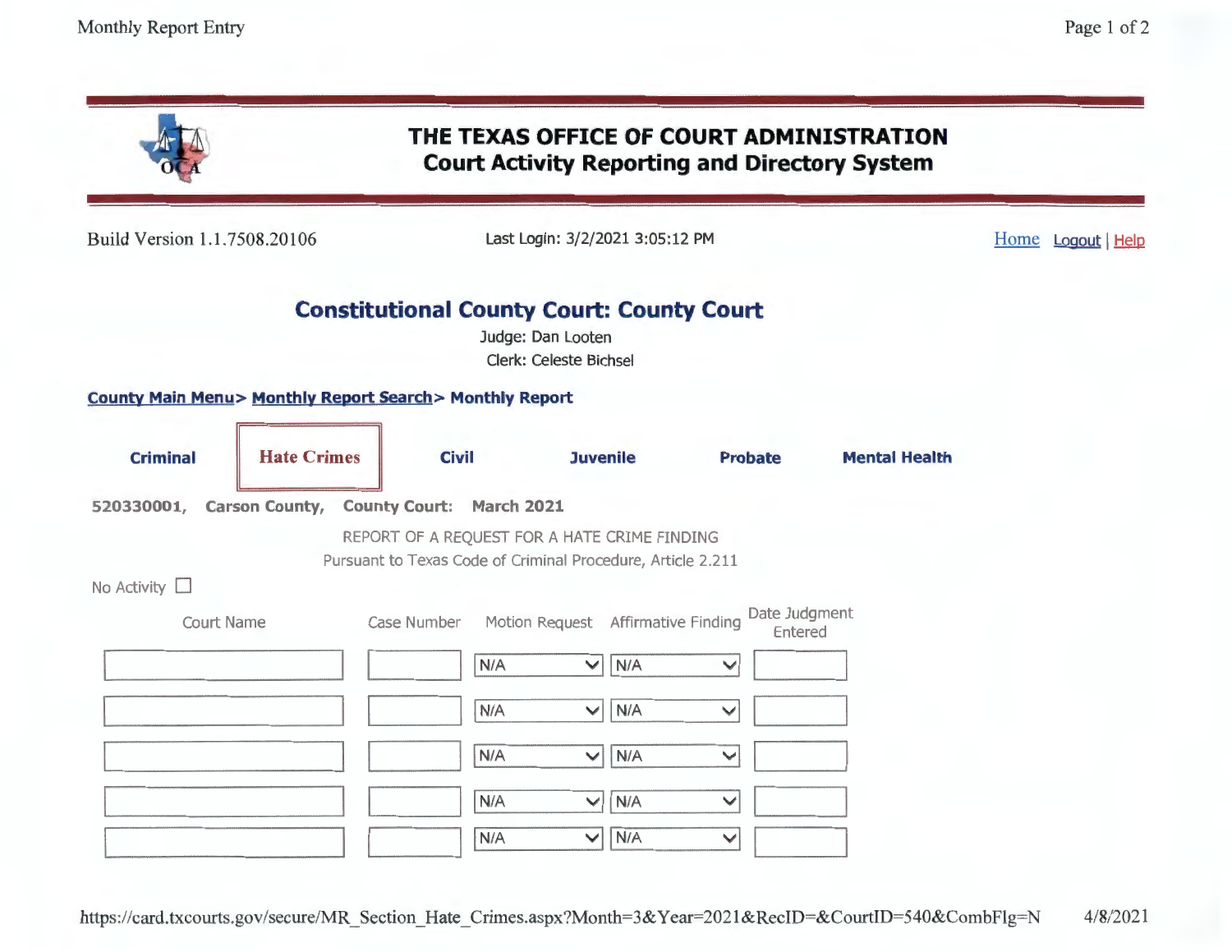|                     | N/A<br>N/A<br>$\checkmark$<br>$\checkmark$ |
|---------------------|--------------------------------------------|
| <b>Notes:</b>       |                                            |
| <b>Prepared By:</b> | celeste bichsel                            |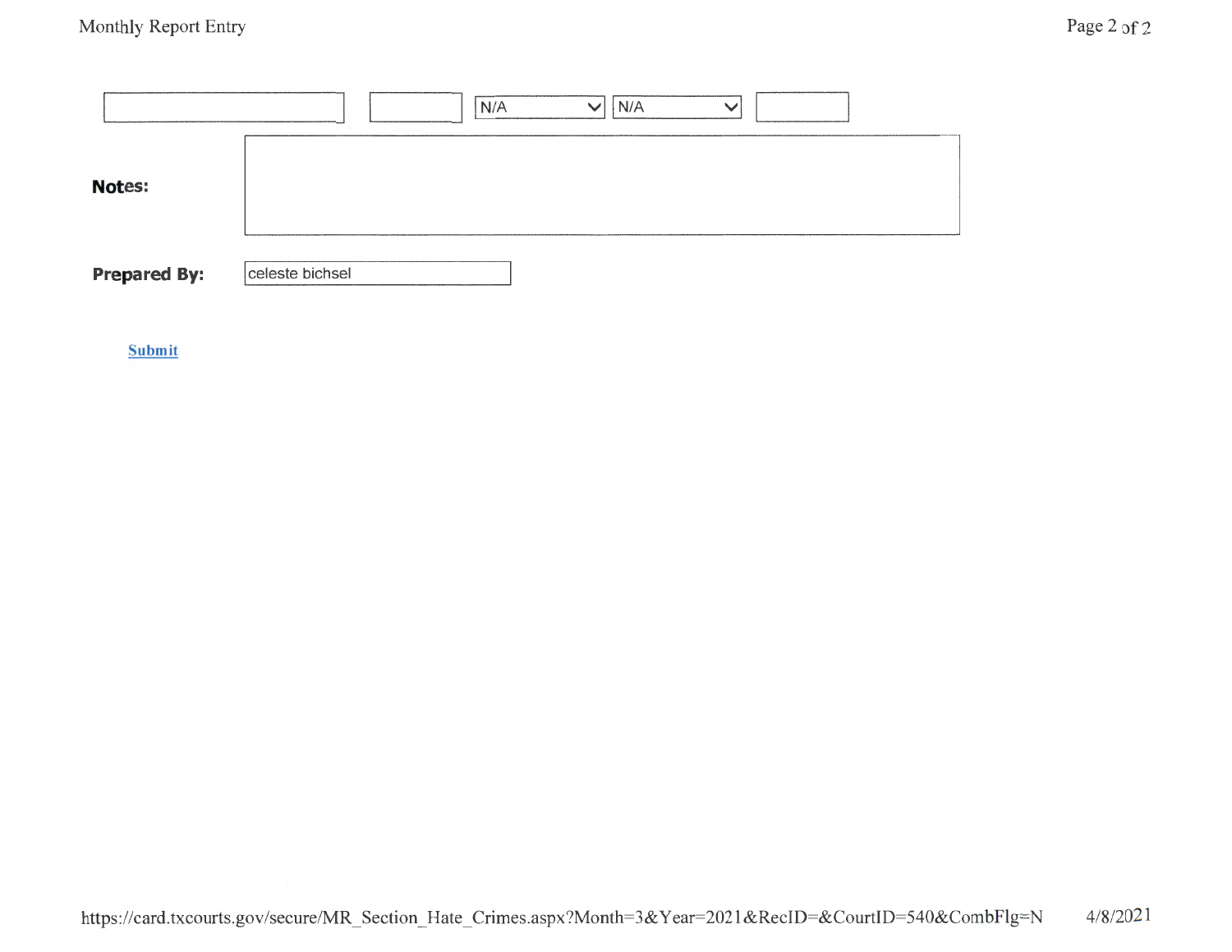|                                                                                              | THE TEXAS OFFICE OF COURT ADMINISTRATION<br><b>Court Activity Reporting and Directory System</b> |                                 |                |                                  |                     |                |                                                       |                          |                    |
|----------------------------------------------------------------------------------------------|--------------------------------------------------------------------------------------------------|---------------------------------|----------------|----------------------------------|---------------------|----------------|-------------------------------------------------------|--------------------------|--------------------|
| Build Version 1.1.7508.20106                                                                 |                                                                                                  | Last Login: 3/2/2021 3:05:12 PM |                |                                  | Home Logout Help    |                |                                                       |                          |                    |
|                                                                                              | <b>Constitutional County Court: County Court</b><br>Judge: Dan Looten<br>Clerk: Celeste Bichsel  |                                 |                |                                  |                     |                |                                                       |                          |                    |
| <b>County Main Menu&gt; Monthly Report Search&gt; Monthly Report</b>                         |                                                                                                  |                                 |                |                                  |                     |                |                                                       |                          |                    |
| <b>Criminal</b><br><b>Hate Crimes</b>                                                        | <b>Civil</b>                                                                                     | <b>Juvenile</b>                 | <b>Probate</b> | <b>Mental Health</b>             |                     |                |                                                       |                          |                    |
| 520330001, Carson County, County Court: March 2021                                           |                                                                                                  |                                 |                |                                  |                     |                |                                                       |                          |                    |
| Report was Entered Successfully                                                              |                                                                                                  | Injury or Damage                |                |                                  | Contract            |                |                                                       |                          |                    |
| <b>CASES ON DOCKET</b>                                                                       | Motor Vehicle                                                                                    | Other Injury or<br>Damage       | Real Property  | Consumer/<br>Commercial/<br>Debt | Landlord/<br>Tenant | Other Contract | Civil Cases<br>Relating to<br><b>Criminal Matters</b> | All Other Civil<br>Cases | <b>Total Cases</b> |
| 1. CASES PENDING FIRST OF MONTH<br>(Should equal total cases pending end of previous month.) | lо                                                                                               | Iо                              | Ю              | lо                               | łо                  | lО             | 12                                                    | l2                       |                    |
| DOCKET ADJUSTMENTS                                                                           | l0.                                                                                              | I٥                              | lo.            | 1o                               | lo.                 | lо             |                                                       | Iо                       |                    |
| CASES PENDING FIRST OF MONTH (Adjusted)                                                      | lo.                                                                                              | 0                               | ļО.            | Įо                               | lo.                 | Įо             | þ.                                                    | þ                        | 5                  |
| a. Active Cases                                                                              | lo.                                                                                              | lo.                             | ю              | łо.                              | lo.                 | lо             | k.                                                    | þ                        | 5                  |
| b. Inactive Cases                                                                            | lo.                                                                                              | I٥                              | lo.            | lo.                              | lo.                 | lо             | ١o                                                    | lo.                      | lo.                |
| No Activity                                                                                  |                                                                                                  |                                 |                |                                  |                     |                |                                                       |                          |                    |
| 2. NEW CASES FILED                                                                           | lo.                                                                                              | I٥                              | lo.            | $\overline{0}$                   | lo.                 | lо             | lo.                                                   | lо                       | lo.                |
| 3. CASES APPEALED FROM LOWER COURTS                                                          | lo.                                                                                              | I٥                              | I٥             | Ιo                               | lo.                 | Iо             | l0                                                    | l∩                       | lo.                |
| 4. CASES REACTIVATED                                                                         | ۱o                                                                                               | I٥                              | I٥             | $ 0\rangle$                      | lo.                 | 10             | l0                                                    | I٥                       | 10                 |
| 5. ALL OTHER CASES ADDED                                                                     |                                                                                                  |                                 |                |                                  |                     |                |                                                       |                          |                    |

https://card. txcourts.gov/secure/MR \_Section\_ civ \_ const.aspx?Month=3& Y ear=2021 &RecID=&CourtID=540&CombFlg=N 4/8/2021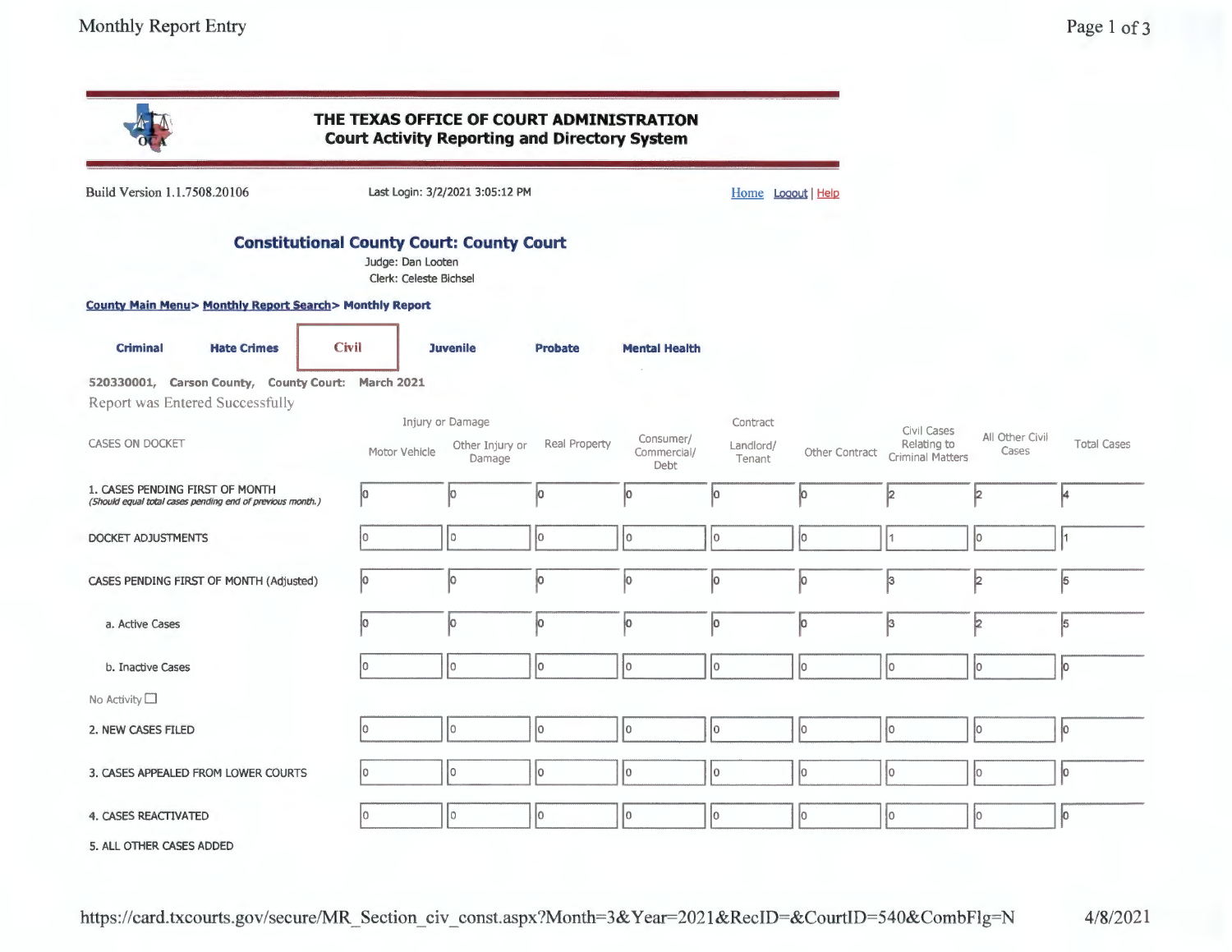### **Monthly Report Entry Page 2 of 3**

|                                                                                 | o                          | I٥                           | l0                                          | 10                               | I٥                       | 10                 |                                 | Iо                       | ł1                 |
|---------------------------------------------------------------------------------|----------------------------|------------------------------|---------------------------------------------|----------------------------------|--------------------------|--------------------|---------------------------------|--------------------------|--------------------|
| <b>6. TOTAL CASES ON DOCKET</b><br>(Equals Sum of Lines 1a, 2, 3, 4 & 5 above.) | 10                         | Ю                            | Įо                                          | Ю                                | lо                       | 10                 | 14                              | 12                       | 6                  |
| 7. TOTAL CASES DISPOSED<br>(Should equal Line 21 below.)                        | l0.                        | lo.                          | Iо                                          | łо                               | lо                       | 10                 |                                 | lо                       | ŀ1                 |
| 8. CASES PLACED ON INACTIVE STATUS                                              |                            | l0                           | I٥                                          | I٥                               | l0                       | IО                 | ۱o                              | łо                       | lo.                |
| 9. CASES PENDING END OF MONTH<br>(Sum of Lines 9a & 9b below.)                  |                            | 10                           | 0                                           | Iо                               | Iо                       | 10                 | 3                               | 12                       | 5                  |
| a. Active Cases<br>(Equals Line 6 minus the sum of Lines 7 & 8.)                | 10                         | ĮО                           | 10                                          | ļО                               | Įо                       | ļО                 | 13                              | 2                        | 5                  |
| b. Inactive Cases<br>(Equals Line 1b minus Line 4, plus Line 8.)                | 0                          | 10                           | ю                                           | 10                               | ĮО                       | 10                 | 10                              | 10                       | Įо                 |
| 10. AGE OF CASES DISPOSED<br>(Date of filing through date of disposition.)      | 3 MONTHS OR<br><b>LESS</b> | OVER 3 TO 6<br><b>MONTHS</b> | OVER 6 TO 12 OVER 12 TO 18<br><b>MONTHS</b> | <b>MONTHS</b>                    | OVER 18<br><b>MONTHS</b> | <b>TOTAL CASES</b> |                                 |                          |                    |
| <b>NUMBER OF CASES</b><br>(Must equal total cases disposed in Line 7.)          | lo.<br>Injury or Damage    | lo.                          | I1                                          | I٥                               | 10<br>Contract           | I1                 | Civil Cases                     |                          |                    |
| <b>DISPOSITIONS</b>                                                             | Motor Vehicle              | Other Injury or<br>Damage    | Real Property                               | Consumer/<br>Commercial/<br>Debt | Landlord/<br>Tenant      | Other Contract     | Relating to<br>Criminal Matters | All Other Civil<br>Cases | <b>Total Cases</b> |
| 11. CHANGE OF VENUE TRANSFERS                                                   | l0.                        | lo                           | lo.                                         | lo.                              | Iо                       | lo.                | łо                              | O.                       | jо                 |
| 12. DEFAULT JUDGMENTS                                                           | n                          | l٥                           | lo.                                         | I٥                               | Iо                       | ١o                 | łо                              | I٥                       | lо                 |
| 13. AGREED JUDGMENTS                                                            | l٥                         | I٥                           | lo                                          | I٥                               | ١o                       | I٥                 | 10                              | O                        | lo.                |
| 14. SUMMARY JUDGMENTS DISPOSING OF CASES 0                                      |                            | lo                           | ١o                                          | I٥                               | Iо                       | l٥                 | łО                              | I٥                       | İо                 |
| 15. FINAL JUDGMENTS AFTER NON-JURY TRIAL                                        | 10                         | ١o                           | I٥                                          | I٥                               | lо                       | lo                 | 10                              | I٥                       | ļо                 |
| 16. FINAL JUDGMENTS BY JURY VERDICTS                                            | lо                         | I٥                           | 10                                          | I٥                               | 10                       | I٥                 | 10                              | I٥                       | lо                 |
| 17. FINAL JUDGMENTS BY DIRECTED VERDICTS<br>OR J.N.O.V.                         | lo.                        | I٥                           | I٥                                          | I٥                               | 10                       | I٥                 | 10                              | I٥                       | lo.                |
| 18. CASES DISMISSED FOR WANT OF<br>PROSECUTION                                  | łо                         | Ιo                           | lo.                                         | I٥                               | ÌО                       | I٥                 | lo.                             | lo.                      | lo.                |
| 19. CASES NON-SUITED OR DISMISSED BY<br><b>PLAINTIFF</b>                        | lo.                        | 10                           | łо                                          | ١o                               | Iо                       | l0                 | 10                              | lo.                      | lo.                |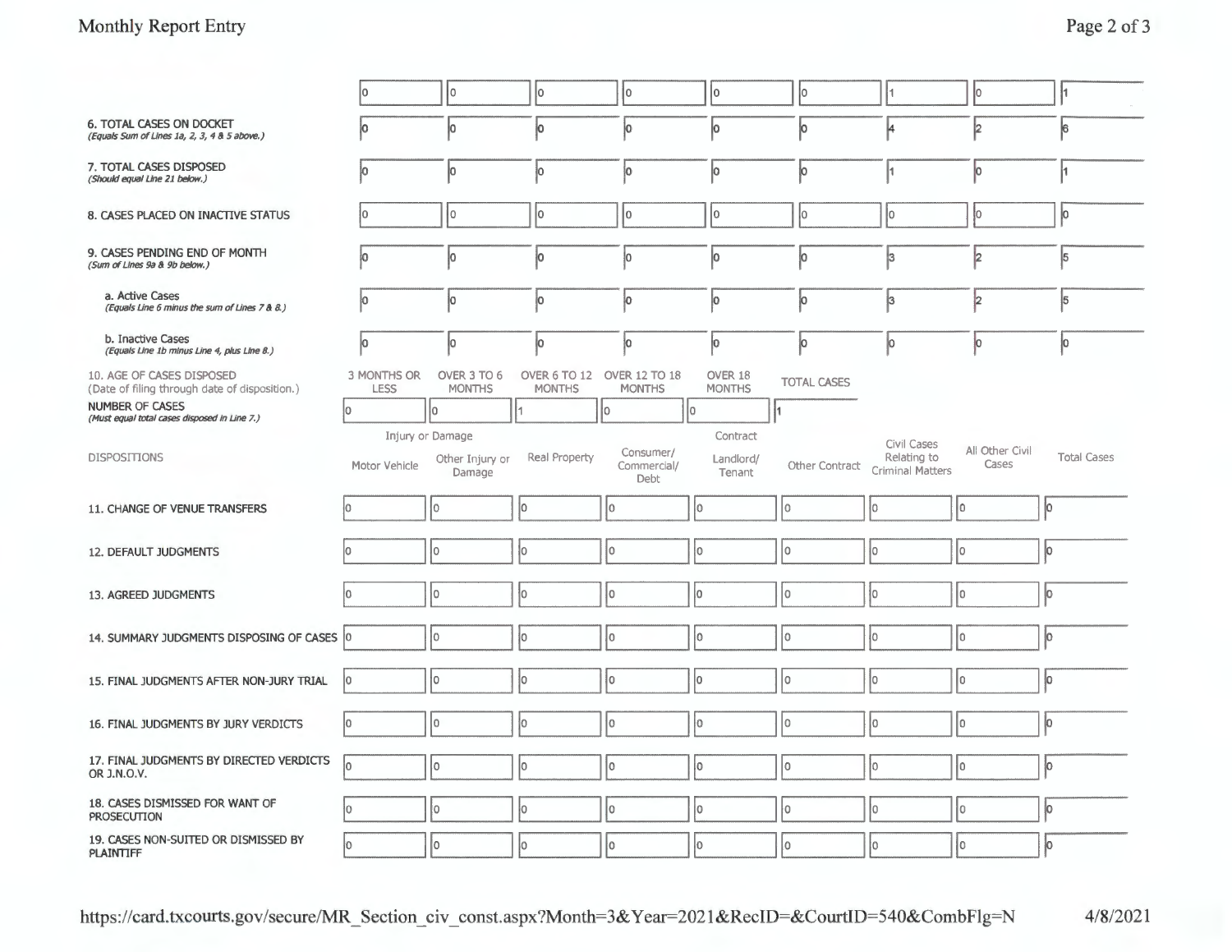# Monthly Report Entry Page 3 of 3

| 20. ALL OTHER DISPOSITIONS                                                                              | I0 | I٥           | I٥  | jо | lo. | lo. |    | Iо  | I1 |
|---------------------------------------------------------------------------------------------------------|----|--------------|-----|----|-----|-----|----|-----|----|
| 21. TOTAL CASES DISPOSED<br>(Should equal total of Lines 11 through 20. Also enter on Line<br>7 above.) | 0  | ļо           | jо. | ļо | lo. | lo. | I1 | lo. | h. |
| ADDITIONAL COURT ACTIVITY                                                                               |    | <b>TOTAL</b> |     |    |     |     |    |     |    |
| 22. CASES IN WHICH JURY SELECTED                                                                        |    | I٥           |     |    |     |     |    |     |    |
| 23. CASES IN WHICH MISTRIAL DECLARED                                                                    |    |              |     |    |     |     |    |     |    |
| 24. INJUNCTION OR SHOW CAUSE ORDER ISSUED                                                               |    | In.          |     |    |     |     |    |     |    |
| 25. PROTECTIVE ORDERS SIGNED                                                                            |    | I٥           |     |    |     |     |    |     |    |
| 26. CASES IN WHICH PLAINTIFF/PETITIONER REPRESENTED SELF 0                                              |    |              |     |    |     |     |    |     |    |
| <b>Notes:</b>                                                                                           |    |              |     |    |     |     |    |     |    |
| Celeste Bichsel<br><b>Prepared By:</b>                                                                  |    |              |     |    |     |     |    |     |    |
| <b>Submit</b>                                                                                           |    |              |     |    |     |     |    |     |    |
|                                                                                                         |    |              |     |    |     |     |    |     |    |
|                                                                                                         |    |              |     |    |     |     |    |     |    |
|                                                                                                         |    |              |     |    |     |     |    |     |    |
|                                                                                                         |    |              |     |    |     |     |    |     |    |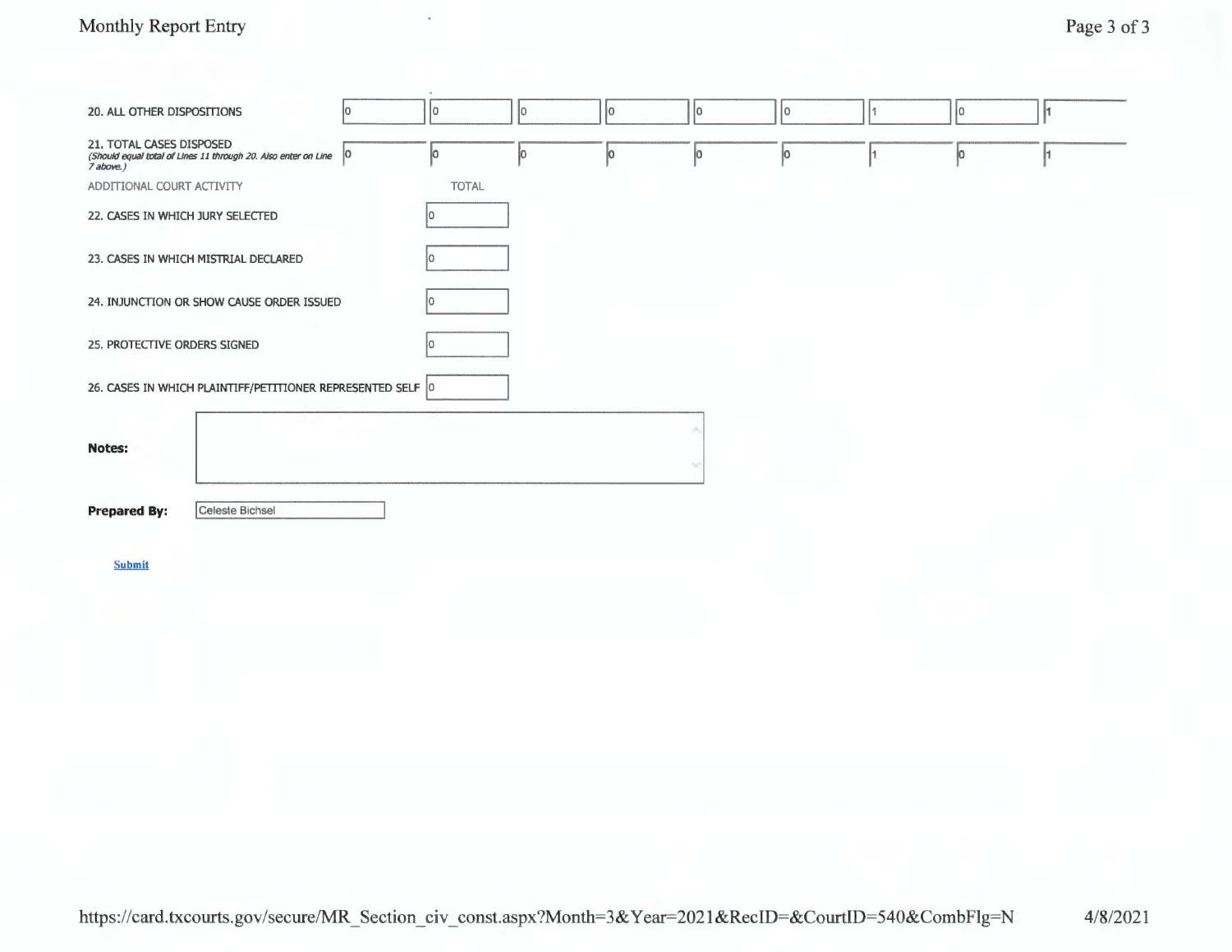|                              |                                                                                              |              |                                                                                                 | THE TEXAS OFFICE OF COURT ADMINISTRATION<br><b>Court Activity Reporting and Directory System</b> |                    |                                    |                    |                        |           |                    |
|------------------------------|----------------------------------------------------------------------------------------------|--------------|-------------------------------------------------------------------------------------------------|--------------------------------------------------------------------------------------------------|--------------------|------------------------------------|--------------------|------------------------|-----------|--------------------|
| Build Version 1.1.7508.20106 |                                                                                              |              | Last Login: 3/2/2021 3:05:12 PM                                                                 |                                                                                                  |                    |                                    | Home Logout   Help |                        |           |                    |
|                              |                                                                                              |              | <b>Constitutional County Court: County Court</b><br>Judge: Dan Looten<br>Clerk: Celeste Bichsel |                                                                                                  |                    |                                    |                    |                        |           |                    |
|                              | <b>County Main Menu&gt; Monthly Report Search&gt; Monthly Report</b>                         |              |                                                                                                 |                                                                                                  |                    |                                    |                    |                        |           |                    |
| <b>Criminal</b>              | <b>Hate Crimes</b>                                                                           | <b>Civil</b> | <b>Juvenile</b>                                                                                 | <b>Probate</b>                                                                                   |                    | <b>Mental Health</b>               |                    |                        |           |                    |
|                              | 520330001, Carson County, County Court: March 2021<br><b>Report was Entered Successfully</b> |              |                                                                                                 |                                                                                                  |                    |                                    |                    |                        |           |                    |
| <b>CASES ON DOCKET</b>       |                                                                                              |              |                                                                                                 | Independent Dependent<br>Administration Administration                                           | Decedents' Estates | All Other<br>Estate<br>Proceedings | Minor              | Guardianships<br>Adult | All Other | <b>Total Cases</b> |
| No Activity $\square$        |                                                                                              |              |                                                                                                 |                                                                                                  |                    |                                    |                    |                        |           |                    |
|                              | 1. NEW CASES, APPLICATIONS OR WILL/GUARDIANSHIP CONTESTS FILED                               |              |                                                                                                 |                                                                                                  | I٥                 | 1                                  | 10                 | lo.                    | lo.       | 2                  |
| 2. OTHER CASES ADDED         |                                                                                              |              |                                                                                                 |                                                                                                  |                    |                                    |                    |                        |           |                    |
| a. Ancillary Cases           |                                                                                              |              |                                                                                                 | lo.<br>lo.                                                                                       |                    | lo.                                | I٥                 | $ 0\rangle$            | lo.       | lо                 |
| b. All Other Matters         |                                                                                              |              |                                                                                                 | lo                                                                                               |                    | l0                                 | l0                 | $ 0\rangle$            | lo        | 10                 |
| 3. INVENTORIES FILED         |                                                                                              |              |                                                                                                 | I٥<br>l0                                                                                         |                    |                                    | I٥                 | $\vert$ o              |           | lo.                |
|                              | 4. GUARDIANSHIP OF PERSON REPORTS FILED                                                      |              |                                                                                                 |                                                                                                  |                    |                                    | O                  | I٥                     |           | lo.                |
|                              | 5. ANNUAL OR FINAL ACCOUNTS FILED                                                            |              |                                                                                                 |                                                                                                  |                    |                                    |                    |                        |           |                    |

 $4/8/2021$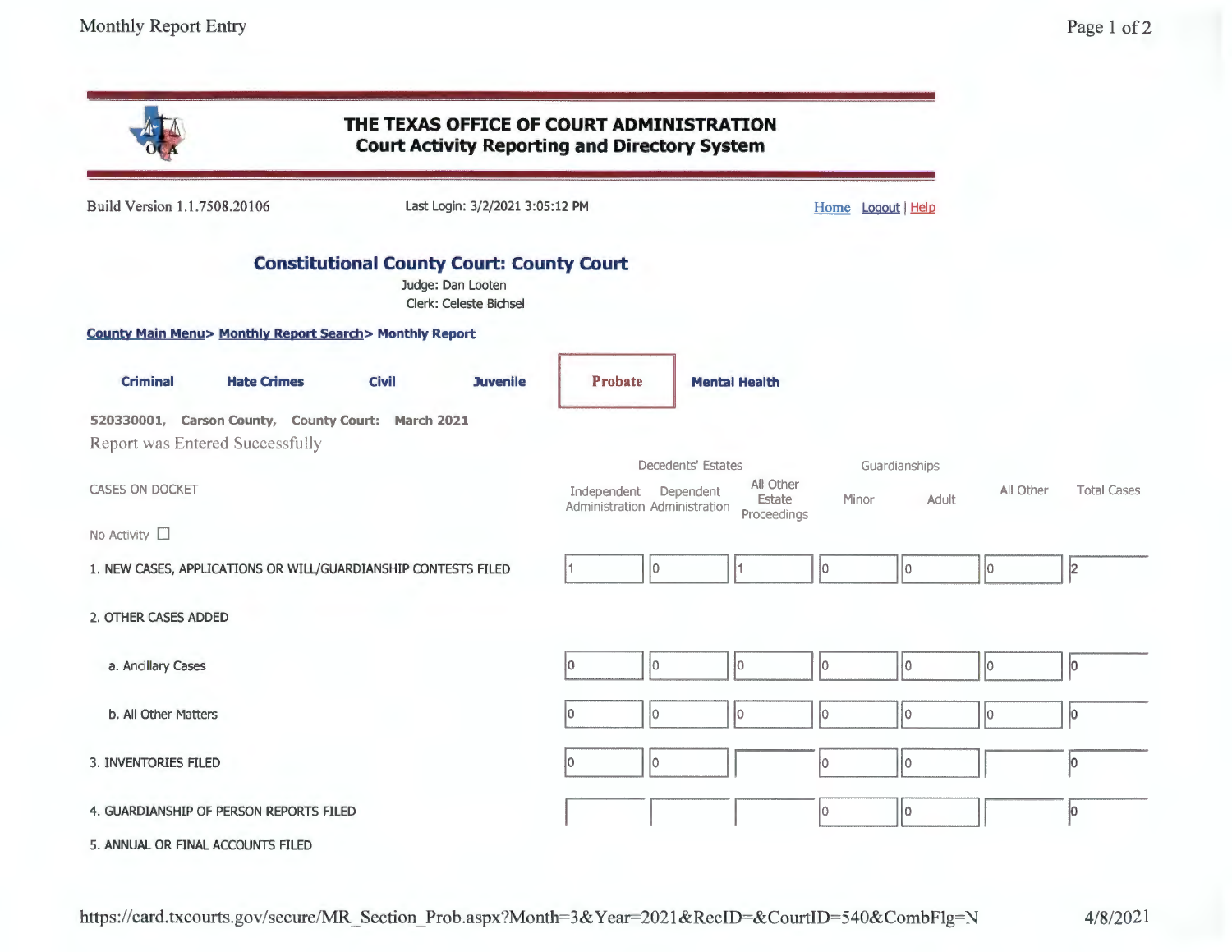# Monthly Report Entry Page 2 of 2

|                                                             |       | 10 |  | 10 |  |
|-------------------------------------------------------------|-------|----|--|----|--|
| Additional Information                                      | Total |    |  |    |  |
| <b>6. GUARDIANSHIPS</b>                                     |       |    |  |    |  |
| a. Dismissed or Denied                                      |       |    |  |    |  |
| b. Granted                                                  |       |    |  |    |  |
| c. Closed                                                   |       |    |  |    |  |
| d. Active                                                   |       |    |  |    |  |
| 7. CH. 1102 INVESTIGATIONS (EMERGENCY<br>GUARDIANSHIP)      |       |    |  |    |  |
| 8. CHAPTER 48 REMOVALS                                      |       |    |  |    |  |
| 9. HEARINGS HELD                                            | 10    |    |  |    |  |
| 10. CASES IN WHICH PLAINTIFF/PETITIONER<br>REPRESENTED SELF | lo.   |    |  |    |  |
| <b>Notes:</b>                                               |       |    |  |    |  |
|                                                             |       |    |  |    |  |
| Prepared By: Celeste Bichsel                                |       |    |  |    |  |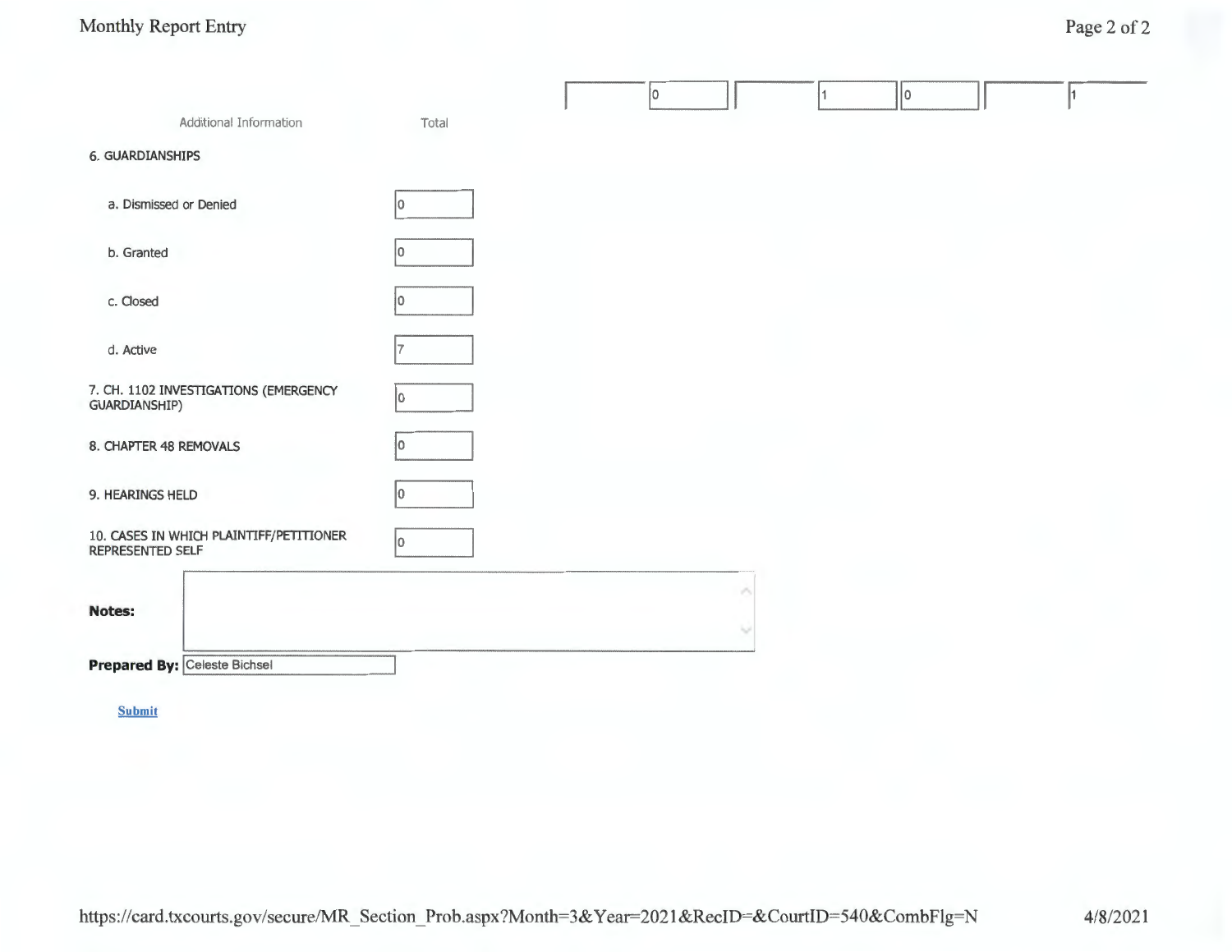| THE TEXAS OFFICE OF COURT ADMINISTRATION<br><b>Court Activity Reporting and Directory System</b> |                                                       |                                                                                                        |                                                                      |                      |  |  |  |  |  |
|--------------------------------------------------------------------------------------------------|-------------------------------------------------------|--------------------------------------------------------------------------------------------------------|----------------------------------------------------------------------|----------------------|--|--|--|--|--|
| Build Version 1.1.7508.20106                                                                     | Last Login: 3/2/2021 3:05:12 PM<br>Home Logout   Help |                                                                                                        |                                                                      |                      |  |  |  |  |  |
|                                                                                                  |                                                       | <b>Constitutional County Court: County Court</b><br>Judge: Dan Looten<br><b>Clerk: Celeste Bichsel</b> |                                                                      |                      |  |  |  |  |  |
| <b>County Main Menu&gt; Monthly Report Search&gt; Monthly Report</b>                             |                                                       |                                                                                                        |                                                                      |                      |  |  |  |  |  |
| <b>Criminal</b><br><b>Hate Crimes</b>                                                            | <b>Civil</b>                                          | <b>Juvenile</b>                                                                                        | <b>Probate</b>                                                       | <b>Mental Health</b> |  |  |  |  |  |
| 520330001, Carson County, County Court: March 2021<br><b>Report was Entered Successfully</b>     |                                                       | Temporary Extended                                                                                     | Modification                                                         |                      |  |  |  |  |  |
|                                                                                                  |                                                       | Mental<br>Mental<br>Health<br>Health<br>Services<br>Services                                           | Inpatient Outpatient<br>T <sub>o</sub><br>To<br>Outpatient Inpatient |                      |  |  |  |  |  |
| No Activity $\boxtimes$<br>Intake                                                                |                                                       |                                                                                                        |                                                                      |                      |  |  |  |  |  |
| 1. NEW APPLICATIONS FILED                                                                        | 10                                                    | 10<br>10                                                                                               | 0                                                                    |                      |  |  |  |  |  |
| 2. ORDERS FOR PROTECTIVE CUSTODY SIGNED                                                          | 10                                                    |                                                                                                        |                                                                      |                      |  |  |  |  |  |
| Hearings<br>3. PROBABLE CAUSE HEARINGS HELD                                                      |                                                       |                                                                                                        |                                                                      |                      |  |  |  |  |  |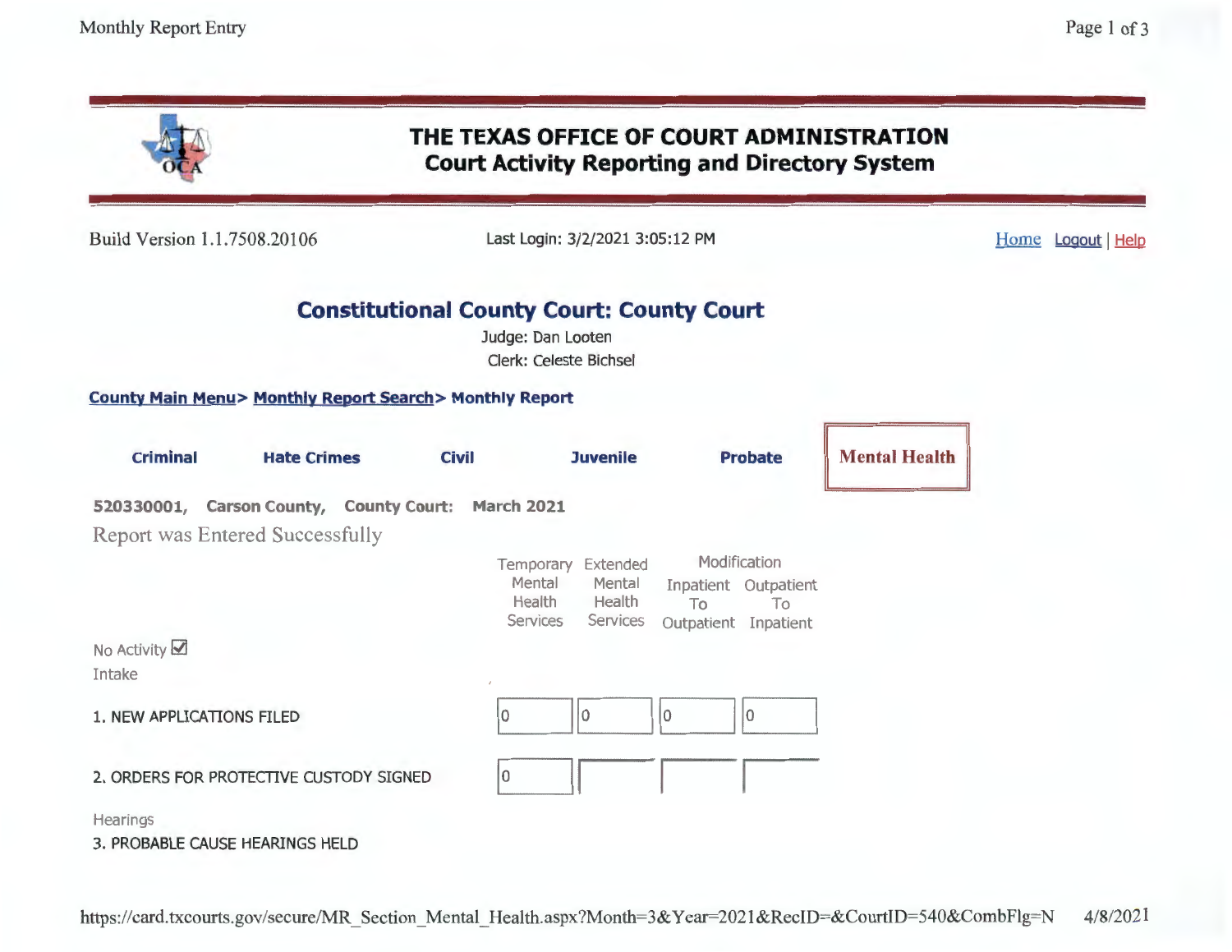

**10. DISPOSffiON AT HEARING** 

a. Denied